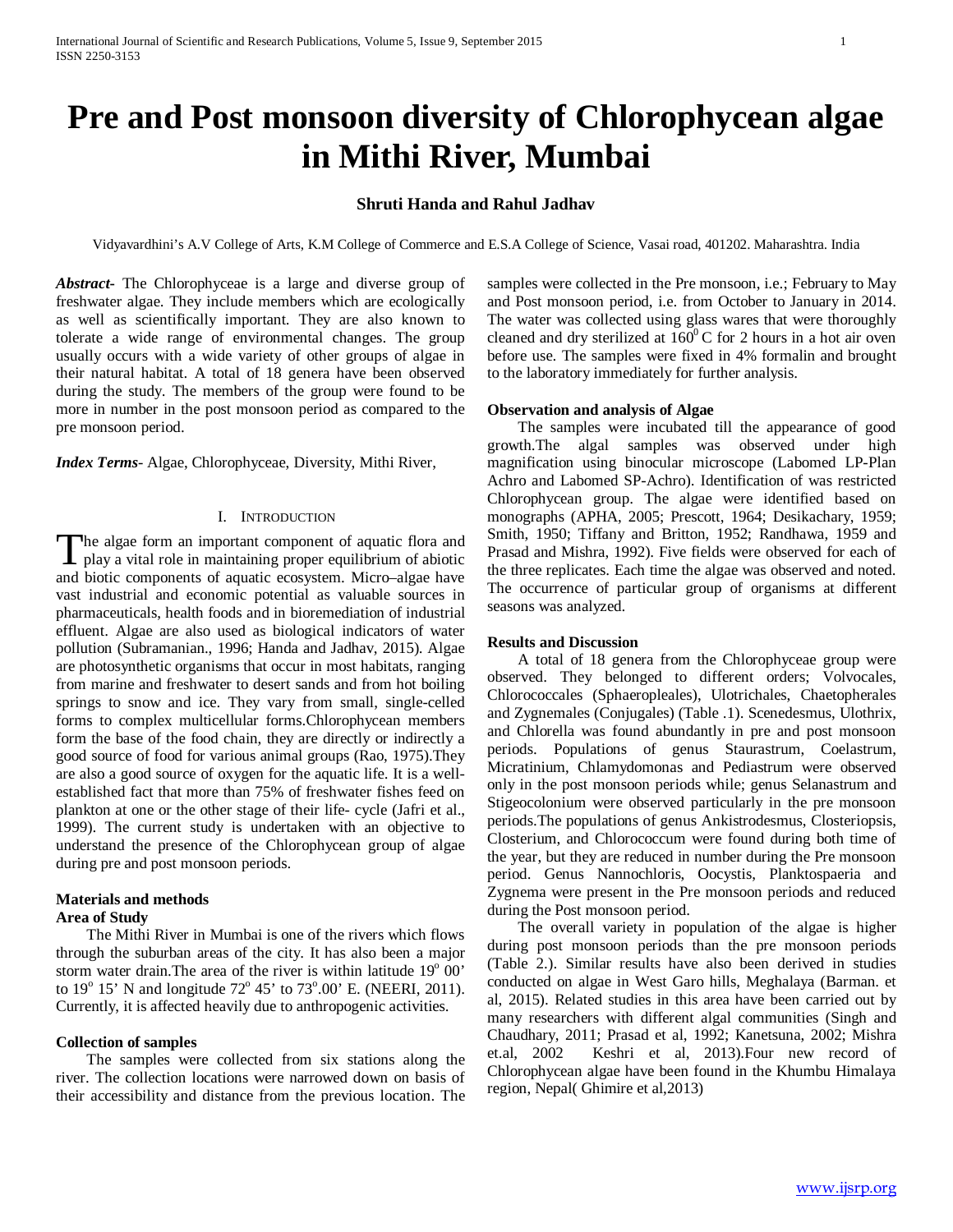| <b>CLASS</b> : Chlorophyceae |                                                       |  |
|------------------------------|-------------------------------------------------------|--|
| <b>ORDER</b>                 | <b>GENERA</b>                                         |  |
| Volvocales                   | Chlamydomonas                                         |  |
|                              | Chlorella, Pediastrum, Scenedesmus, Micratinium,      |  |
| Chlorococcales               | Cloesteriopsis,<br>Nannochloris,<br>Chlorococcum,     |  |
| (Sphaeropleales)             | Coelastrum, Planktosphaeria, Ankistrodesmus, Oocystis |  |
|                              | and Selenastrum                                       |  |
| Ulotrichales                 | <b>Ulothrix</b>                                       |  |
| Chaetopherales               | Stigeocolonium                                        |  |
| Zygnemales (Conjugales)      | Zygnema, Closterium, Staurastrum                      |  |

#### **Table .1 Phytoplankton of Class Chlorophyceae observed in the Mithi River**

**Table. 2: Variation in the presence of Algal population of Chlorophyceae**

| <b>CHLOROPHYCEAE</b> |                    |                     |
|----------------------|--------------------|---------------------|
| Genera               | <b>Pre Monsoon</b> | <b>Post Monsoon</b> |
| Ankistrodesmus       | $^{+}$             | $++$                |
| Chlorella            | $++$               | $++$                |
| Cloesteriopsis       | $^{+}$             | $++$                |
| Closterium           | $^{+}$             | $++$                |
| Chlamydomonas        |                    | $^{+}$              |
| Chlorococcum,        | $^{+}$             | $++$                |
| Coelastrum           |                    | $^{+}$              |
| Micratinium          |                    | $^{+}$              |
| Nannochloris         | $++$               | $^{+}$              |
| Oocystis             | $++$               | $^{+}$              |
| Pediastrum           |                    | $++$                |
| Planktosphaeria      | $++$               | $^{+}$              |
| Scenedesmus          | $++$               | $++$                |
| Selenastrum          | $^{+}$             |                     |
| Staurastrum          |                    | $^{+}$              |
| Stigeocolonium       | $^{+}$             |                     |
| Ulothrix             | $++$               | $++$                |
| Zygnema              | $^{++}$            | $^{+}$              |

 **(+)** – Present**, (++) –** Common / Abundant**, (-) –**Absent

 The heavy influx of water from the catchment areas during monsoons localizes the stagnant waters if any, in the course of the flow of the river created during the pre-monsoon periods. The post monsoon periods show a huge variety in the Chlorophycean group of algae, owing to the flow and abundance of water created during the monsoon periods. The peak of algal community although is different for each, most of the communities grow during the transitional periods from winters to summer. Apart from the seasonal changes, the anthropogenic activities affecting the quality of the water would show distinct changes in the algal communities according to its tolerance. The Mithi River flows from a diverse landscape beginning from a serene locale upstream to being a mixture of pollutants when it reaches the downstream areas. The pH of the river has ranged from 7.1 to 8.9 and temperature from  $20.9^{\circ}$  C to  $32.7^{\circ}$  C in different months of the year. The varieties in Chlorophycean members of algae are abundant during the postmonsoonperiods

#### **REFERENCES**

- [1] APHA, (2005), Standard Methods for Examination of Water and Wastewater, 21st Edition, American Public Health Association, Washington D. C.
- [2] Anand Prakash Singh and B. R. Chaudhary (2011). Phenological diversity of chlorophycean algae from river Ganges at Varanasi, Uttar Pradesh. J. Algal Biomass Utln, 2 (1): 21 – 29
- [3] Barman D., Deka S.J. and Barman B (2015) Seasonal diversity and habitat characteristics of Algae of wetlands in the West Garo hills, Meghalaya. Res.J. Recent Sci, 4: 274-279
- [4] Desikachary T. V. (1959). "Cyanophyta," I.C.A.R. Monograph on Algae, New Delhi, p. 686.
- [5] Ghimire Prasad Narayan, Rai Shiva Kumar, Jha Pramod and Caravello G.U. (2013) Chlorophycean algae in Khumbu Himalaya region of Nepal, including four new records. World Journal of Science and Technology Research 1(7): 144 - 150
- [6] Handa Shruti and Jadhav Rahul (2015) Water quality of an urban wetland using phytoplankton diversity as an indicator. Case study of Mithi River. Proc.Natnl.Seminar on Wetlands:Present status, Ecol and Conservation (.(ISBN:978-81-925005-3-9) ,pp-257-262.
- [7] Jafri, S. I. H., Mahar, M. A. and Leghari, S. M. (1999). Diversity of fish and plankton in Manchhar lake (Distt. Dadu) Sindh, Pakistan. Proc. Semi. Aq. Biodiv. Pakistan. 63-70